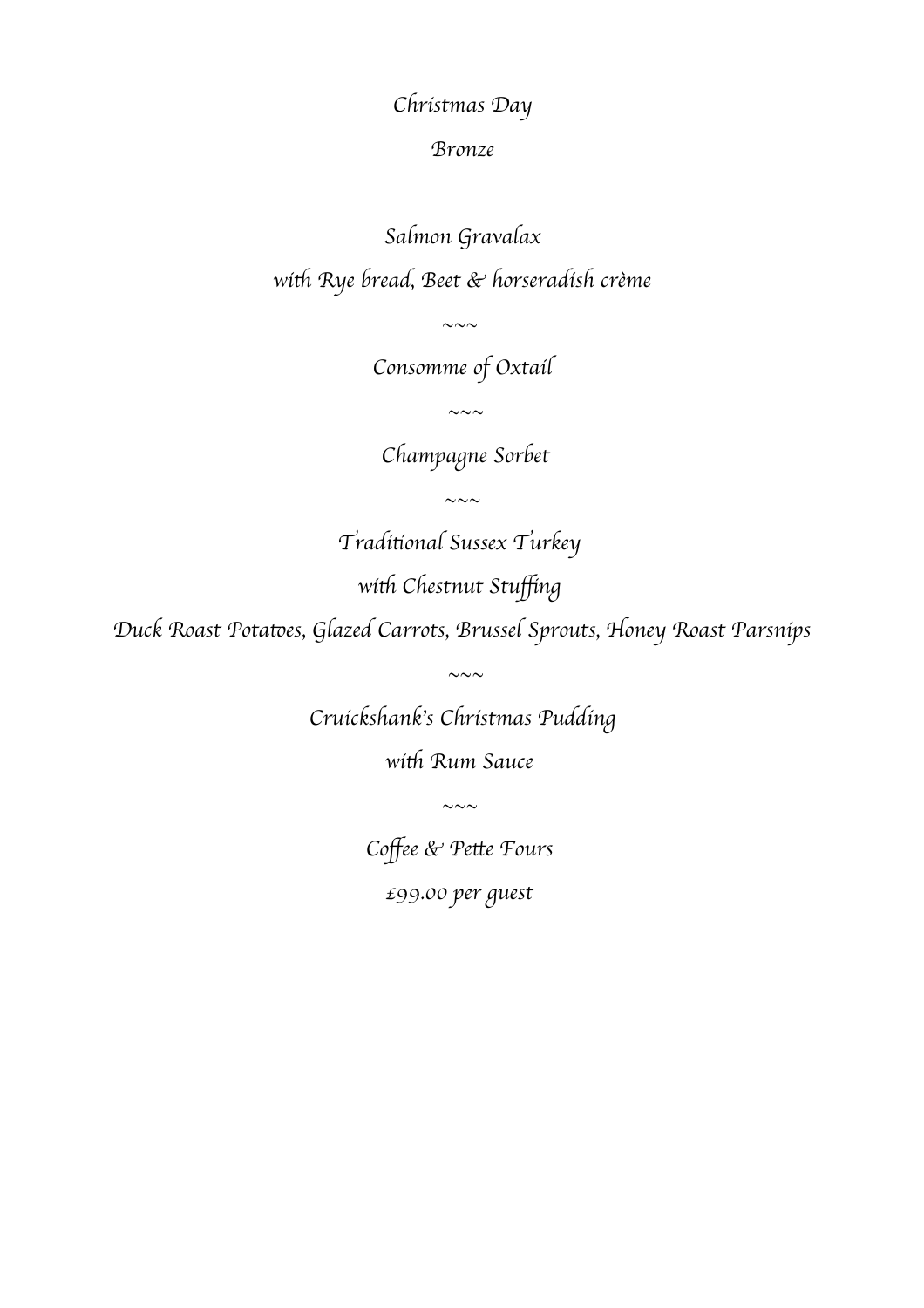Sliver

Cornish Crab Terrine with Avocado & Hollandaise dressing

 $\sim\sim\sim$ 

French Onion Soup

 $\sim\sim\sim$ 

Champagne Sorbet

 $\sim\sim\sim$ 

Rib of Sussex Beef

 $\&$ 

Roasted Turbot with a Hazelnut Herb Crust

Duck Roast Potates, Glazed Carrots, Brussel Sprouts, Honey Roast Parsnips, Broccoli Sprouts

 $\sim$ ~~

Cruickshank's Christmas Pudding

with Rum Sauce

 $\&$ 

Fresh Fruit Pavlova

 $\sim\sim\sim$ 

Continental Cheese with crackers, grapes, celery

 $\sim\sim\sim$ 

Coffee & Pettie Fours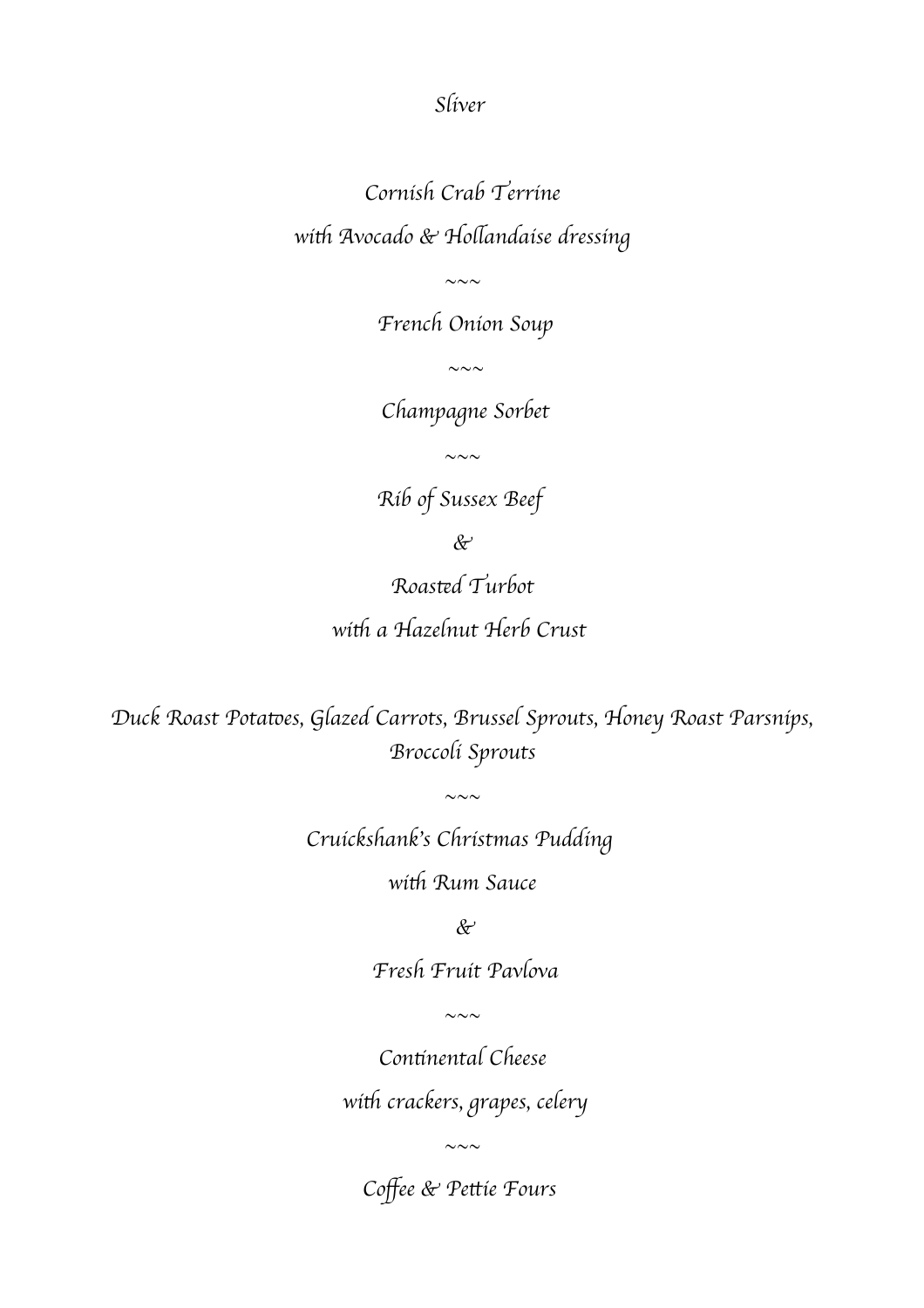£130.00 per guest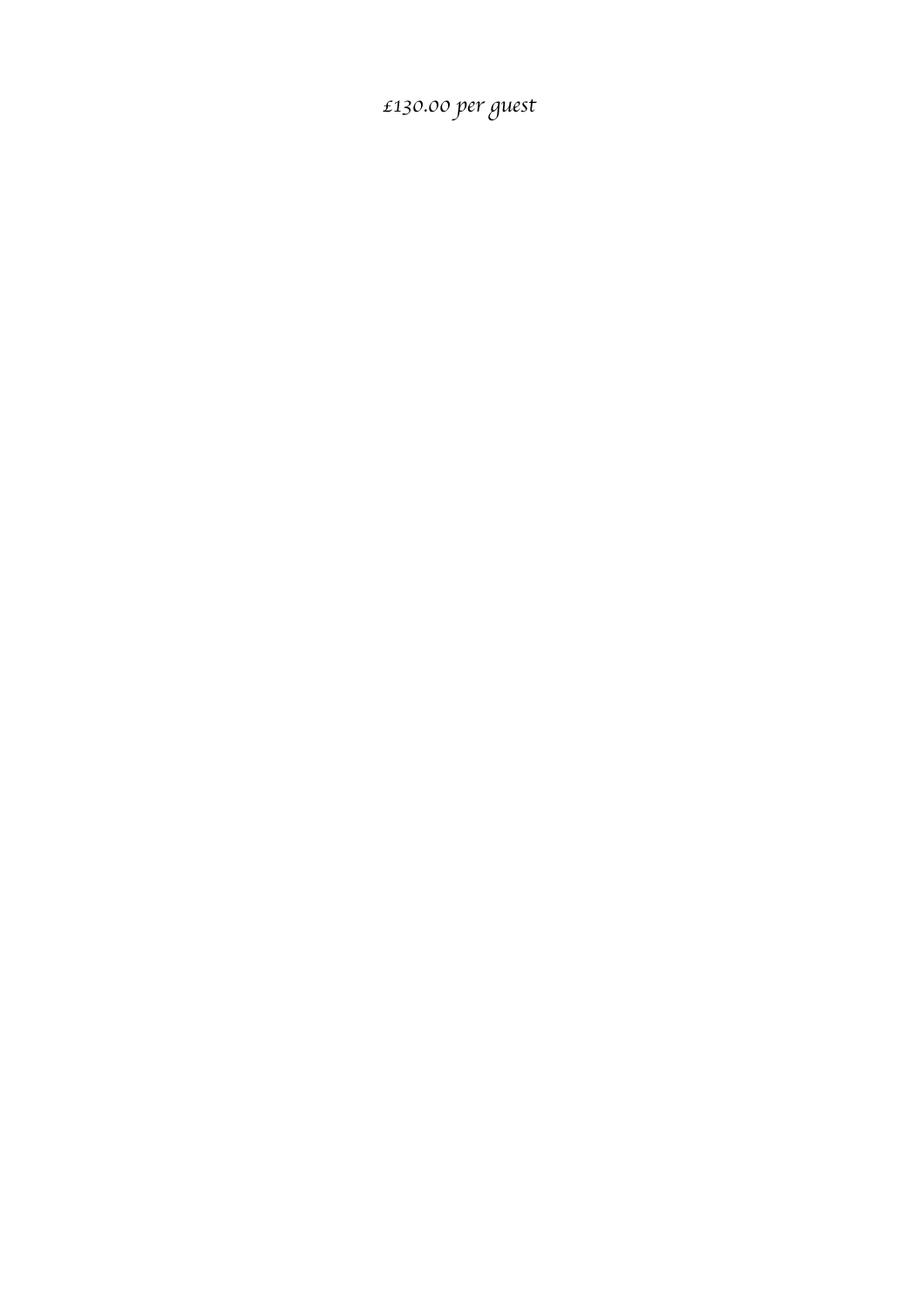Gold

Kir Royale

 $\sim$ 

Royal Sevruga Caviar with Blini Beef Tenderlion with Horseradish Creme

 $\sim\sim\sim$ 

Cream of Barley Soup

 $\sim\sim\sim$ 

Poached Salmon with Cucumber, Mint & Ginger Salad

Champagne Sorbet

 $\sim\sim\sim$ 

 $\sim\sim\sim$ 

West Sussex Turkey

with Chestnut Stuffing & Sausage Stuffing Fresh Cranberry Sauce

Rib Of Beef with Red Wine Jus & Yorkshire Puddings

 French Trimmed Rack of Lamb With a Herb Crust & Saffron Sauce

Scottish Side of Salmon Stuffed with Roasted Vegetables & Pesto Topped with Parsley Butter